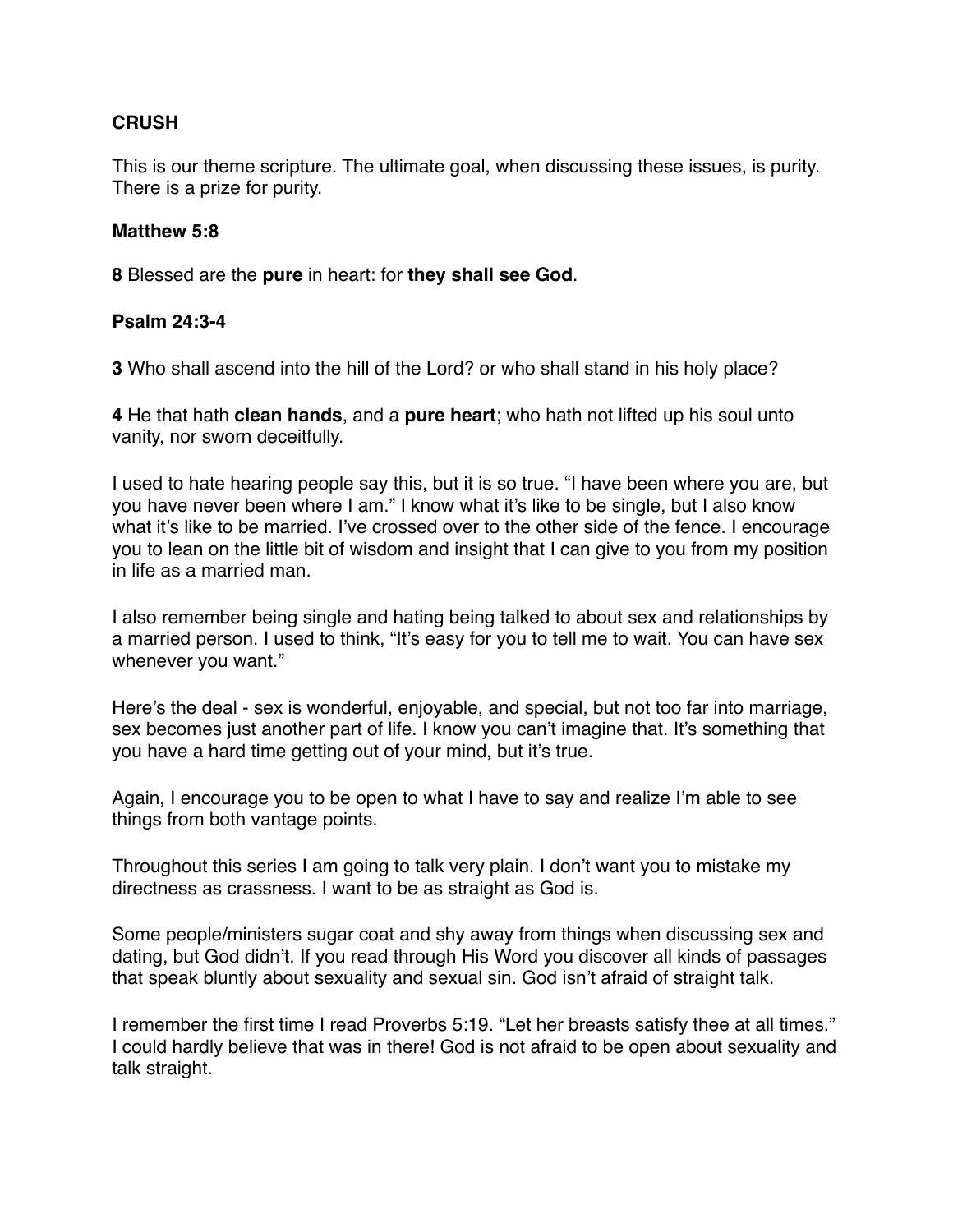I want to read you a passage that illustrates how direct God is with His people, in particular about sexual *sin*.

## **Ezekiel 23:18-21 (ESV)**

**18** When she carried on her whoring so openly and flaunted her nakedness, I turned in disgust from her, as I had turned in disgust from her sister.

**19** Yet she increased her whoring, remembering the days of her youth, when she played the whore in the land of Egypt

**20** and lusted after her lovers there, whose members were like those of donkeys, and whose issue was like that of horses.

**21** Thus you longed for the lewdness of your youth, when the Egyptians handled your bosom and pressed your young breasts."

God basically called His people tramps for lifting up their shirts to expose themselves and chasing men with huge genitals and semen emissions like horses.

Most people would call that crude, but it's not - it's direct. God is not crude but neither is He a prude. God talks straight. He cuts right to the chase and tells us like it is and I am going to attempt to do the same throughout this series.

#### **Crush**

Most of us know what it's like to have a crush on someone. You can't get the person out of your mind. You feel nervous when you're in the same room together. When you talk to them you get tongue tied. Even walking alongside them feels difficult.

It's not a bad thing to have feelings for someone and desire romance and companionship. God designed us to desire those things!

Sometimes, parents and pastors give teens the impression that dating and relationships are bad things by being being overly careful with their kids, but God is not against companionship.

#### **Genesis 2:18, 21-22**

**18** And the Lord God said, It is **not good** that the man should be alone; I will make him an help meet for him.

**21** And the Lord God caused a deep sleep to fall upon Adam, and he slept: and he took one of his ribs, and closed up the flesh instead thereof;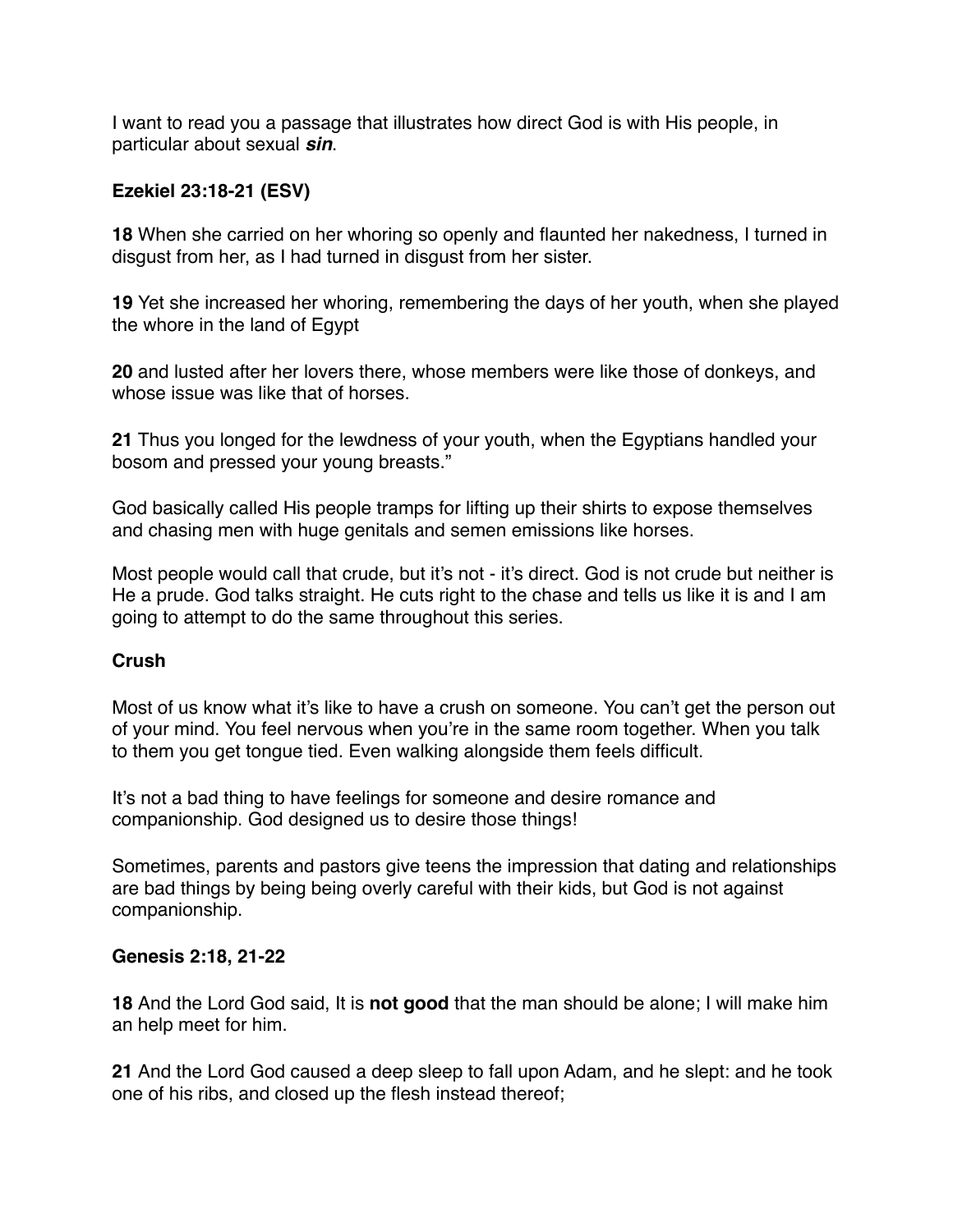**22** And the rib, which the Lord God had taken from man, made he a woman, and brought her unto the man.

Companionship is a beautiful thing in the eyes of God. You might think that God and your pastors are against romantic relationships, but that's not true. We just want to make sure you do things right and experience the epitome of love and romance.

It's so easy, when you're young, to trade in great for good; love for lust; intimacy for immorality, and we don't want second-best for you.

## **SEX**

Christians often talk about sex and say it is "worth the wait!" They wear purity rings and sign contracts with their parents. I remember at YC a few years ago they had a "Worth the Wait" service.

For some people, these types of teachings aren't enough. It's not enough that the Bible teaches against it, parents oppose it, etc. They still want proof - and sadly a lot of these people get the proof by experimenting for themselves, and then down the road when their relationships are falling apart, and they can't find sexual fulfillment, finally they have their proof.

Tonight I want to try to give you some proof up front so that you don't have to go find it for yourself.

#### **MYTH - God doesn't want me to have sex.**

Some people look at the Bible and they think that God's answer for sex is, "NO, NO, NO!", but it's not. God's answer is, "WAIT." NO and WAIT are two very different things.

Some believe that God wants to stifle your sex life and make it boring. God doesn't want to stifle your sex life, He wants you to have incredible sex!

The Bible is, quite frankly, VERY liberated on the matter of sex. In the Song of Songs alone, we see the condoning of:

- Marital kissing (Song 1:2)
- A sexually aggressive wife (Throughout Song of Songs)
- A wife who likes to perform oral sex (Song 2:3)
- Masturbation performed by one spouse on another (Song 2:6, 5:4-6)
- Sexual massage and petting (Song 4:5)
- A wife who enjoys her husband performing oral sex (Song 4:12-5:1)
- A wife who performs a striptease (Song 6:13b-7:9)
- A husband who enjoys his wife's breasts (Song 7:7-8)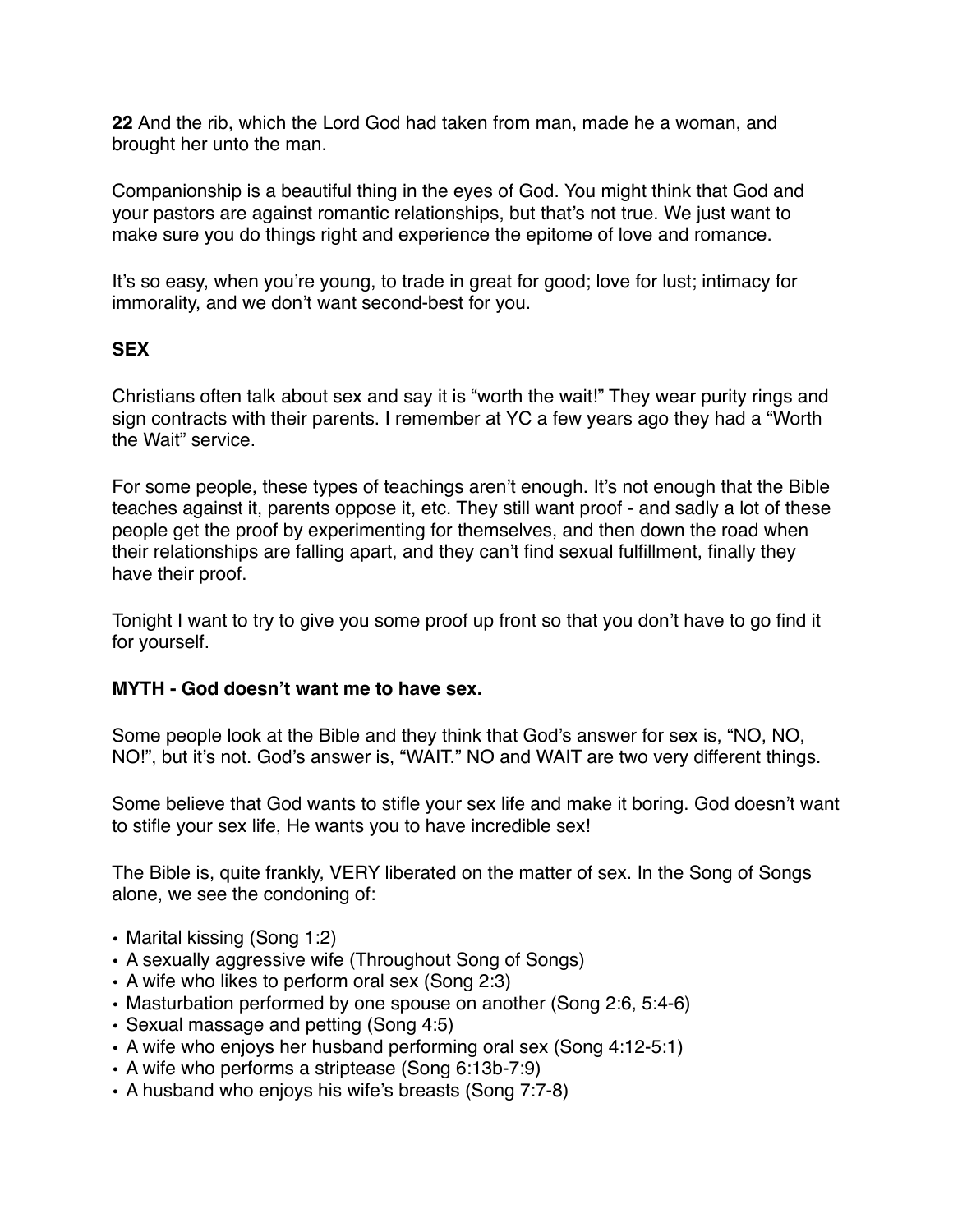• Erotic conversation (throughout the book)

Even with all of this, we have the absurd notion that God wants to stifle our sex lives. That's a lie! God is cool with us having sex, but He wants you to experience the very best sex possible, not something second-rate.

The world did not create sex, God did - and if we want to get the most out of our sex lives, it's important that we go by the rules of the one who created it.

#### **Monopoly Example**

We all know the rules to Monopoly, but pretend you didn't. Can you imagine trying to play monopoly without first reading the instructions? You could try to play your own way and make up your own rules. You might have a little bit of fun for a while, but it's so far below what the creator of the game intended for you. In order to experience the full potential of Monopoly, you have to read the instruction manual and play by the rules. Charles Darrow, the inventor of the game, didn't write the rules to hinder your gameplay, but rather to allow you to experience all the game has to offer!

God, the one who created sex, has given us instructions in His Word, and they are not to stifle our relationships and sex lives, but rather to allow us to experience the pinnacle of love, sex and companionship.

The big misconception is that God is against sex, or at least against fun sex, and that is a big fat lie! God created sex!! And only through the pattern laid out in His Word can you experience incredible romantic relationships and incredible sex.

Many believe that when it comes to sex, the world is getting the big slice of the pie and christians get a little sliver. That's not true. It's actually the opposite.

What the world experiences is lust-based sex, and it is just a dim shade of the beautiful gift God gives to a man and a woman who save themselves for each other and marriage.

As christians, we get to experience sex at it's best!

Perhaps you have a friend, maybe even a friend who claims to be christian, who is sexually active and you think they are having so much fun. But remember, what you will someday experience with your spouse in the context of marriage, is so much better! They are trading away marital intimacy for momentary thrills, and it's a poor trade.

Don't you think that what God has for you, His child, would be better than what the world gets to experience.

**James 1:17a**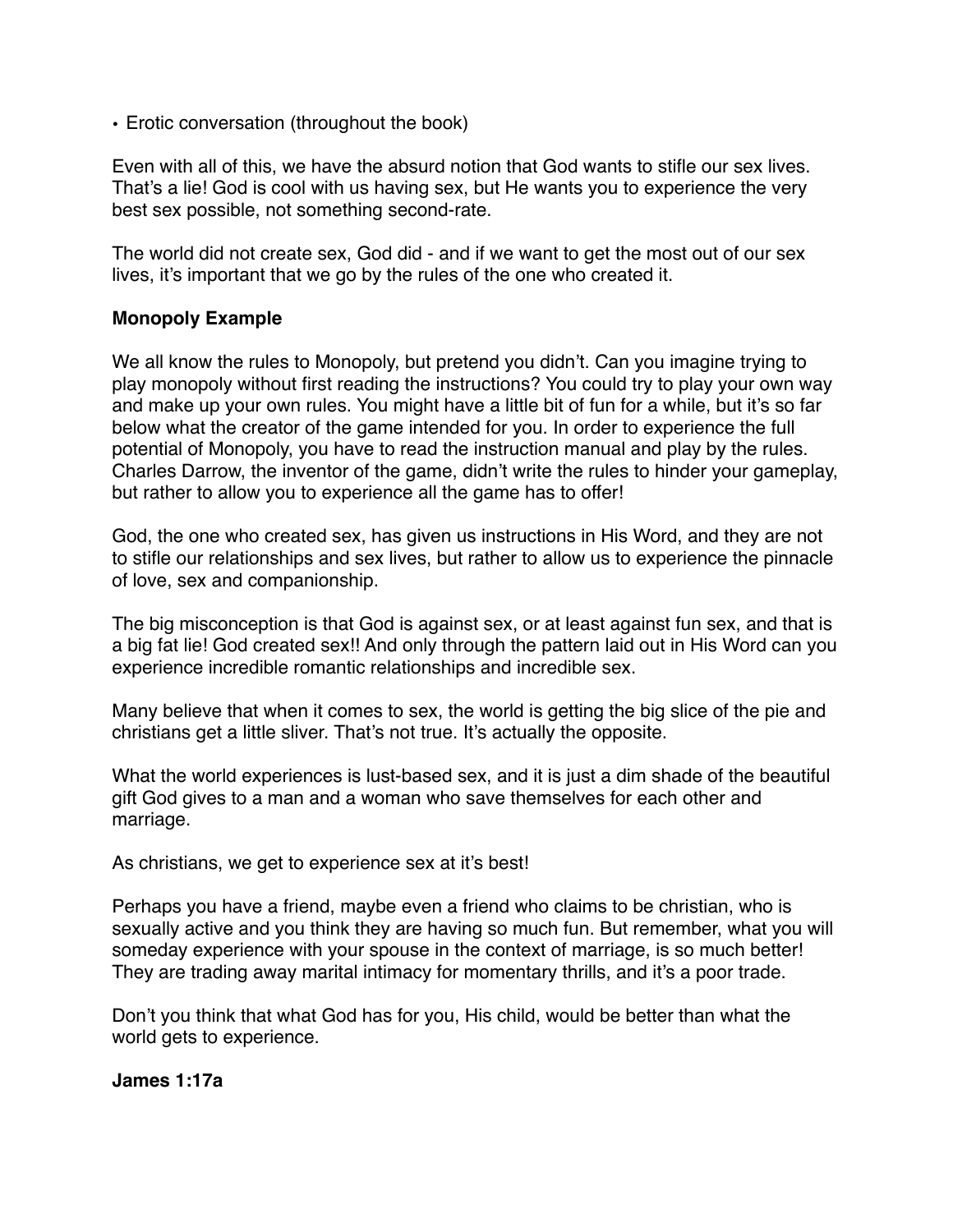**17a** Every good gift and every perfect gift is from above

God wants the very best for your sex life. And that's why God gives us commands to abstain from sexual sin and lustful behavior - because these things damage great sex with your future spouse.

## **2 Timothy 2:22a**

**22** Flee also **youthful** lusts: but follow righteousness,

The sexual things you do during your young years don't just impact your young years, but your sex life for your *the rest* of your life.

Every sexual experience you have stays with you. It impacts your expectations. It impacts your ability to perform with your spouse. It impacts your sex drive. Etc.

When you have sex, the Bible refers to that as becoming **one flesh**. You can't "un-one" one. Sex connects you to a person with a bond that can't be broken.

In his book "I Kissed Dating Goodbye," Joshua Harris uses a fictional story to make a strong point. He tells of two people on their wedding day standing at the altar. They are both elated and can't wait to begin the rest of their lives together. But as the minister begins to conduct the ceremony, a woman from the crowd stands up and takes the groom by the hand. To the bride's shock and dismay, several other women come and do the same thing, standing next to the first. When questioned, the groom says, "These are girls from my past. They mean nothing to me now, but I have given a part of myself to each of them."

While definitely extreme, this story has true implications. You will carry the things you do with other people into your marriage. Period. You can't "un-one" one.

#### **1 Thessalonians 4:3-4**

**3** For this is the will of God, even your sanctification, that ye should abstain from **fornication**:

**4** That every one of you should know how to possess his vessel in sanctification and honour;

Fornication is from the Greek word "Porneia". It's not just referring to sex before marriage, but sexual immorality in general.

When God was teaching us about sexual sin in His Word, He didn't give us a list of things not to do. He knew that someone somewhere would find a loop hole of how to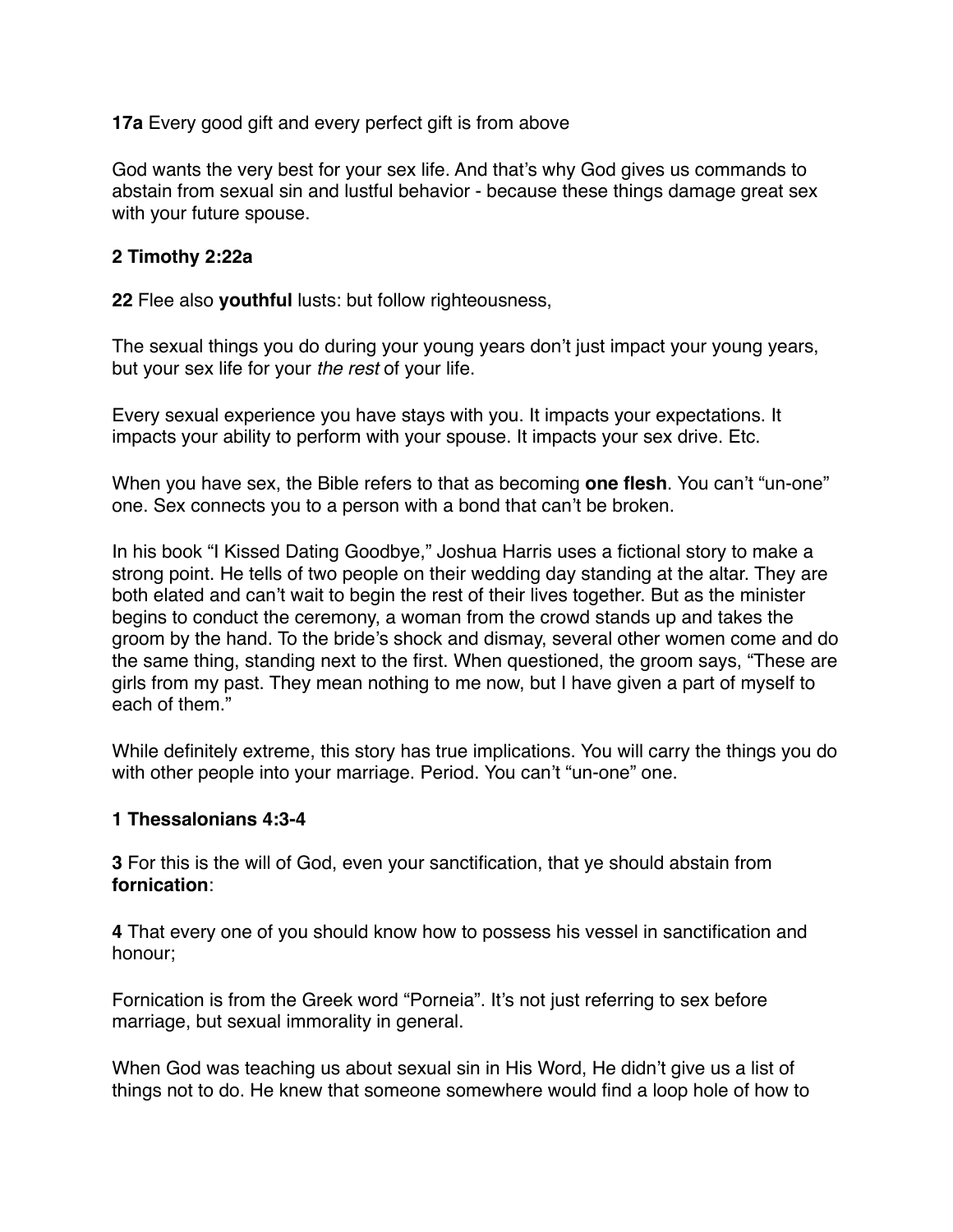get turned on and then everyone everywhere would be doing that. Instead, He gave us an umbrella word, fornication.

Some people think that if it is not intercourse it is ok. They think as long as they don't lose their "virginity" they are ok. This is called "technical virginity" and it's a lie. Almost having sex is the same as having sex.

Almost sex is like saying almost obese, almost guilty, or almost conceited. If you think you're almost, you already are.

Fornication means **ALL** sexual immorality.

The following is one of my favorite passages about sexual sin.

#### **1 Corinthians 6:13, 18-20**

**13** Meats for the belly, and the belly for meats **(this was some people's argument in favor of lustful sex)** : but God shall destroy both it and them. Now the body is not for fornication, but for the Lord; and the Lord for the body.

**18** Flee fornication. Every sin that a man doeth is without the body; **but he that committeth fornication sinneth against his own body**.

Often as christians, we look at sexual sin as the worse kind of sin. We are not necessarily wrong in being this way.

Sexual sin is a step above every other sin because you're not only sinning against God, but also against your own body. The more sexually active you are, the more damage you are doing to your sex life.

The largest group of people using viagra aren't old men with impotency problems, but college guys with over-stimulated sex lives. They have been so sexually active and have diluted their sex drives to the point that they can no longer perform properly. They have "sinned against their own body!"

God forgives and blots out sin against Him, but He does not blot out the sins against our own bodies. You have to live with the ramifications.

**19** What? know ye not that your body is the temple of the Holy Ghost which is in you, which ye have of God, and ye are not your own?

**20** For ye are bought with a price: therefore glorify God in your body, and in your spirit, which are God's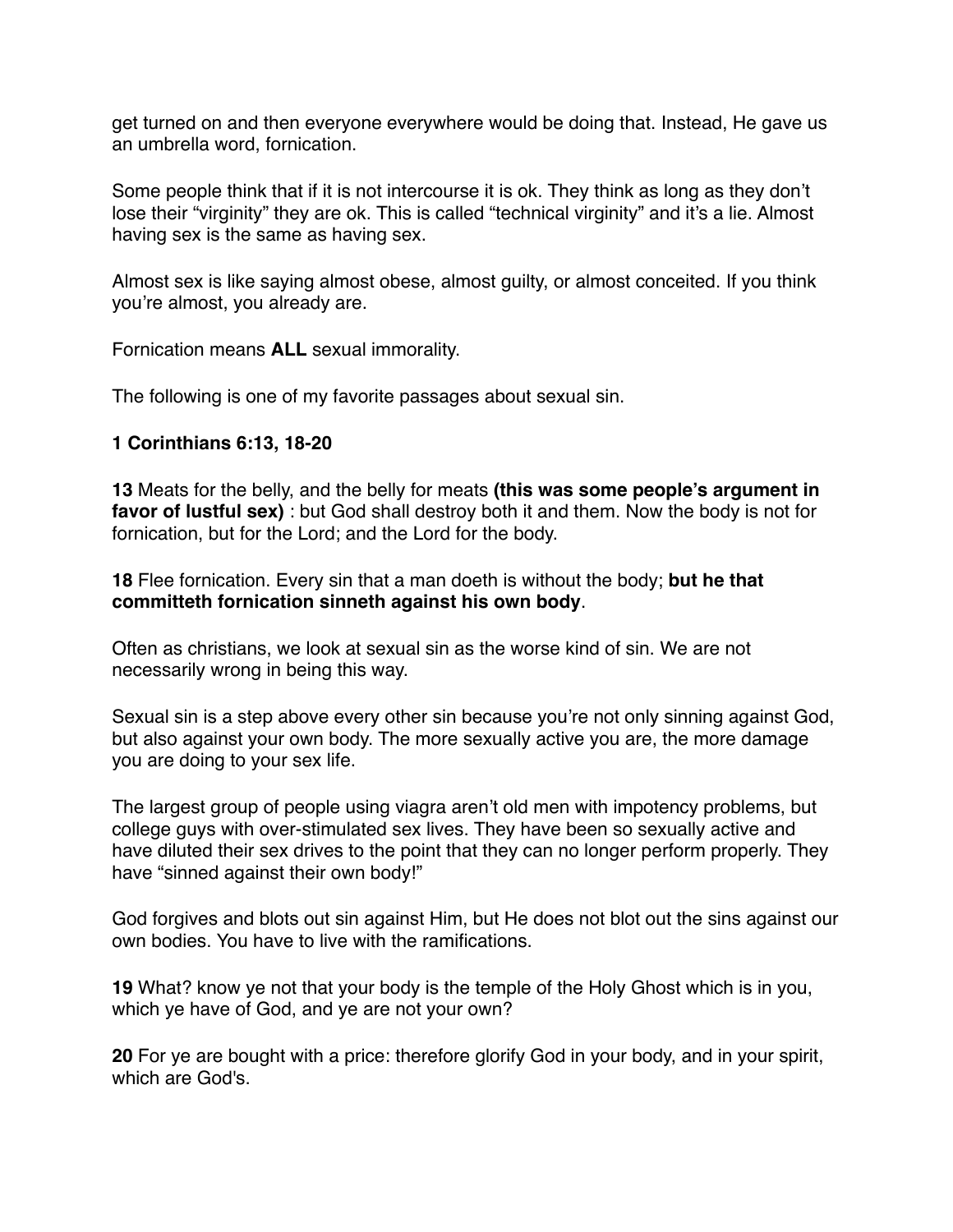Not making it into Heaven is not the only bad thing about sexual immorality. It has the potential to wreck your sex life for the rest of your life.

Here are some examples of how fornication damages us, not just spiritually, but physically.

## **MEN**

Men tend to **IMPRINT** off of their early sexual experiences.

An orgasm is such a unique experience that your brain starts taking mental pictures, because it wants to remember. And from then on you associate orgasm to those initial experiences.

Kind of like certain birds. As soon as they hatch from the egg, the first thing they see, they follow it as if it's their mother. They imprint off of that initial experience.

When you have sex outside of marriage, it is something that is secretive and dark. It's something that is done in the back seat of a car or in a house when no one is home and you're constantly looking over your shoulder to see if anyone might be coming. It's full of guilt, full or remorse, your parents don't approve, your God doesn't approve, your pastors teach against it, and it's all around a negative experience. You feel dirty afterward and your respect for your sexual partner goes down. When you have sex in a lust-based environment, it's so negative that you only imprint on the sex/orgasm (the only "positive" thing that happened) and not the girl.

But on the flip side, when you wait, it's something that is wonderful and beautiful. You find a girl, you propose and set a wedding date in the near future. All of your family and friends are excited for you. You make preparations and you invite all those who are important to you to this occasion. The day finally arrives and your friends are there and they approve. Your family is there and they approve. Your God approves. And then you have the biggest party of your life and afterwards you go off together as everybody wishes you well and you give yourselves to one another sexually. If these are your initial experiences, you are imprinting not just on the sex, you are imprinting on the girl and you connect to her on a very deep level.

**Mark Gungor story**. He once counseled a man who couldn't perform with his wife. He said they could have sex for hours and nothing would happen. The only time he could get into it is if they went out for a nice dinner and then got a hotel somewhere - then he could get into sex. Gungor asked him if he was a virgin when he got married, and he said no. In fact, he had had many partners. Gungor asked him to describe one of his sexual encounters. The man said he would go to bars to pick up women, take them for dinner and find a cheap hotel somewhere. He had so imprinted on those early sexual experiences that he had to recreate them in his marriage to be satisfied!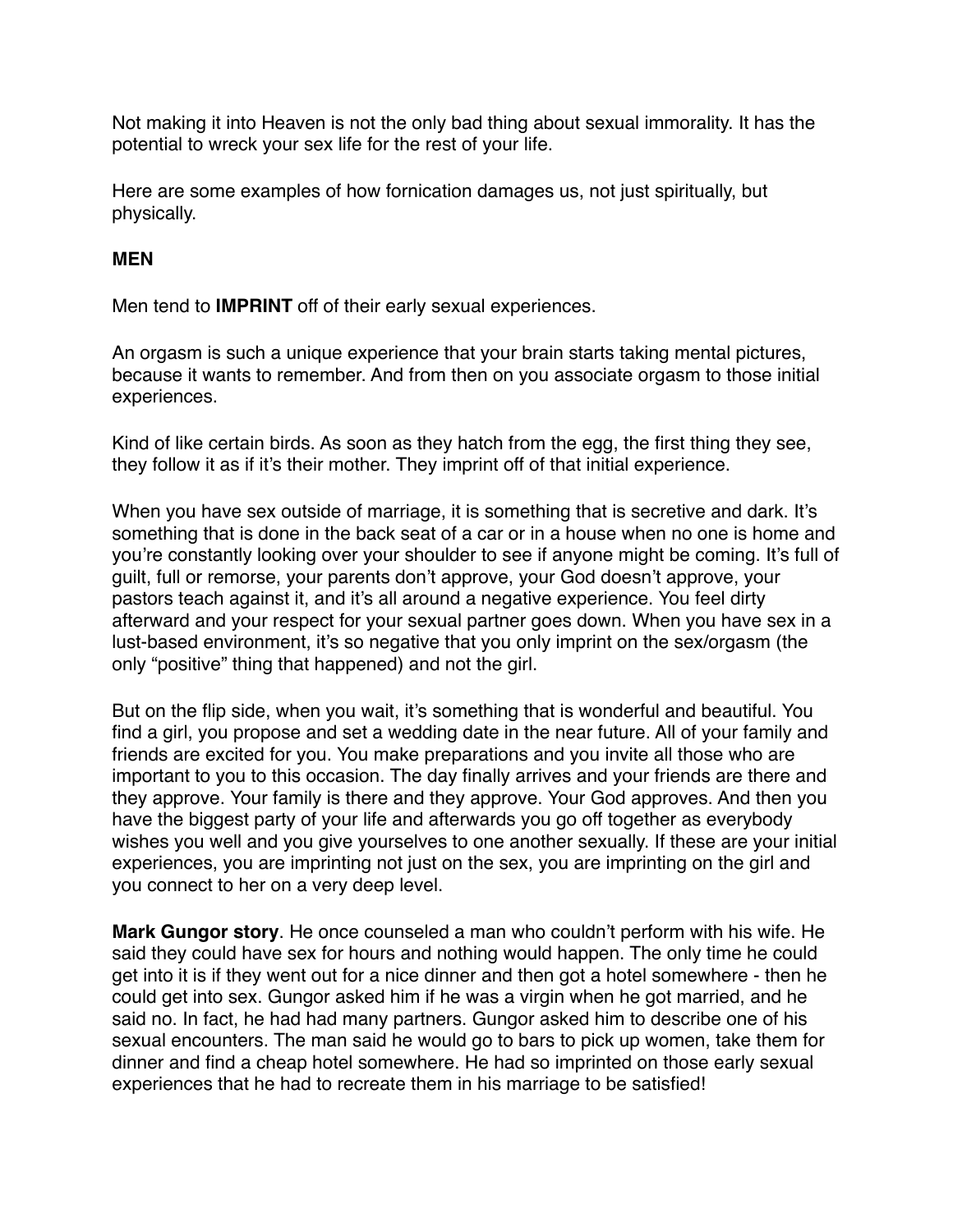It is much the same with porn. When porn and masturbation is the initial sexual experience for a male, they imprint off of that and forever after, even into marriage, they will struggle with it and even try to recreate scenarios seen in porn.

# **WOMEN**

Women also imprint off their early sexual experiences, but not by what happens during the sex, but after the sex. When a woman has sex in a lust-based environment, nothing happens after. Typically there's no connection. There's no follow-up. You're rushing to get your clothes on to make sure you're not caught, and a woman imprints that **SEX = NOTHING**.

If she waits until her wedding night she learns that this is how to connect with this guy, she realizes **SEX = EVERYTHING**. This is fundamental in connecting with my man.

Also, when a woman has an orgasm, she releases oxytocin in her blood stream. It's what gives her a sexual buzz. Oxytocin is the same chemical released when a mother breast feeds her baby. They call it the connection drug, because it's what helps a woman connect to her sexual partner, baby, etc. They have done studies and found that when a woman has multiple sexual partners, she releases less and less oxytocin. She literally becomes less and less capable of connecting with her partner the more sex she has had with other people.

Premarital sex is so damaging in so many ways. God really does know what He's talking about when He tells you to wait. It really is worth it.

Even if you only have sex with one person and you end up marrying that person, it is still damaging.

When you had sex, you basically had to remove God from the center of your relationship and you communicated something very clearly to your significant other: your pleasure was more important than God.

If you end up getting married, you have already dethroned God from the center of the relationship, and though it's not impossible to put Him back, it is very difficult.

What you are after is not the cheap thrills of lust-based sex, you want love and amazing sex with a spouse someday. The only way to experience that is to play by the book!

# **1 Corinthians 13:4-7**

**4** Love is **patient** and kind. Love is not jealous or boastful or proud